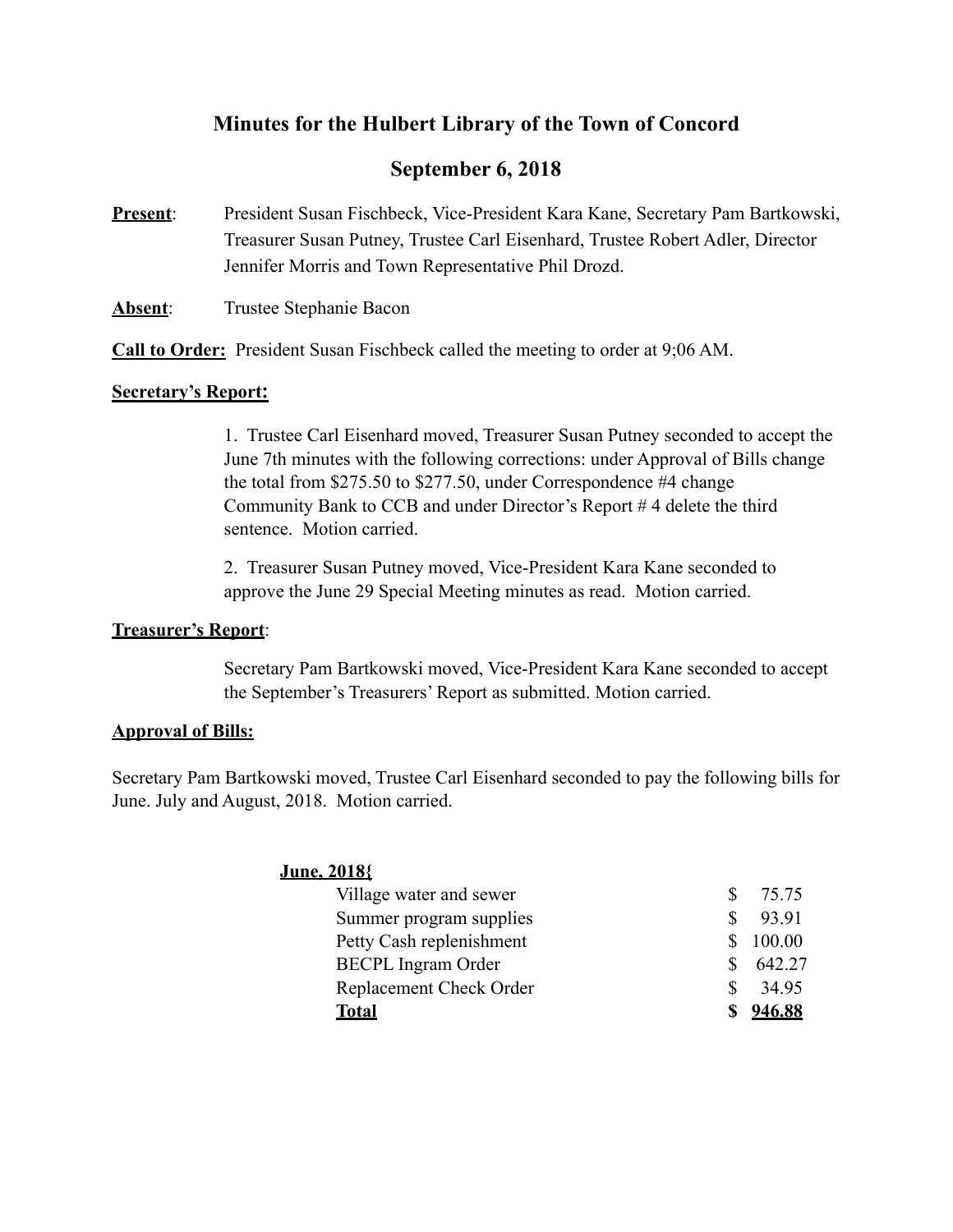### **Bills Continued:**

| <b>July, 2018</b>             |              |
|-------------------------------|--------------|
| Village water and sewer       | \$<br>74.51  |
| <b>Rock Painting Program</b>  | \$<br>40.44  |
| Book Sale food and supplies   | \$<br>47.40  |
| <b>BECPL</b> shopping baskets | \$<br>110.95 |
| Book Sales cash               | \$<br>100.00 |
| <b>Chamber Bucks</b>          | \$<br>130.00 |
| <b>Total</b>                  | \$<br>503.30 |
| <u>August, 2018</u>           |              |
| Summer program supplies       | \$<br>72.65  |
| <u>Total</u>                  | <u>72.65</u> |

#### **Library Improvements:** None

#### **Town Board Report**:

 Town Representative Phil Drozd reported that the Town Board is developing the new budget and he has requested a budget line be inserted to pave the Library's parking lot. He also recommended that the Library Board write a letter to the Town Board requesting this. After discussion we felt parking bumpers be placed in the rear of the parking lot. Town Representative Phil Drozd and the Library Board felt that a sidewalk connecting the Library's parking lot to Heritage Park be included.

#### **Correspondence**: None

#### **Director's Report:**

Director Jennifer Morris informed the Board that:

- 1. Winter hours have begun as of September 8th.
- 2. The September calendar is completed and the fall schedule is being planned.
- 3. The Library's caretaker has given notice and will continue until a replacement is found. The position is posted on the Library's website and in the Library.
- 4. The Library's approved personnel budget allows us to hire a part time page to help with children's programs. Director Jennifer Morris will be posting this position next week.
- 5. The Concord Library has received an IMLS Code Club grant which provides a software program to run a code club along with training. This club is an informal program where kids or adults learn computer programming skills. The club will begin in the Spring of 2019.